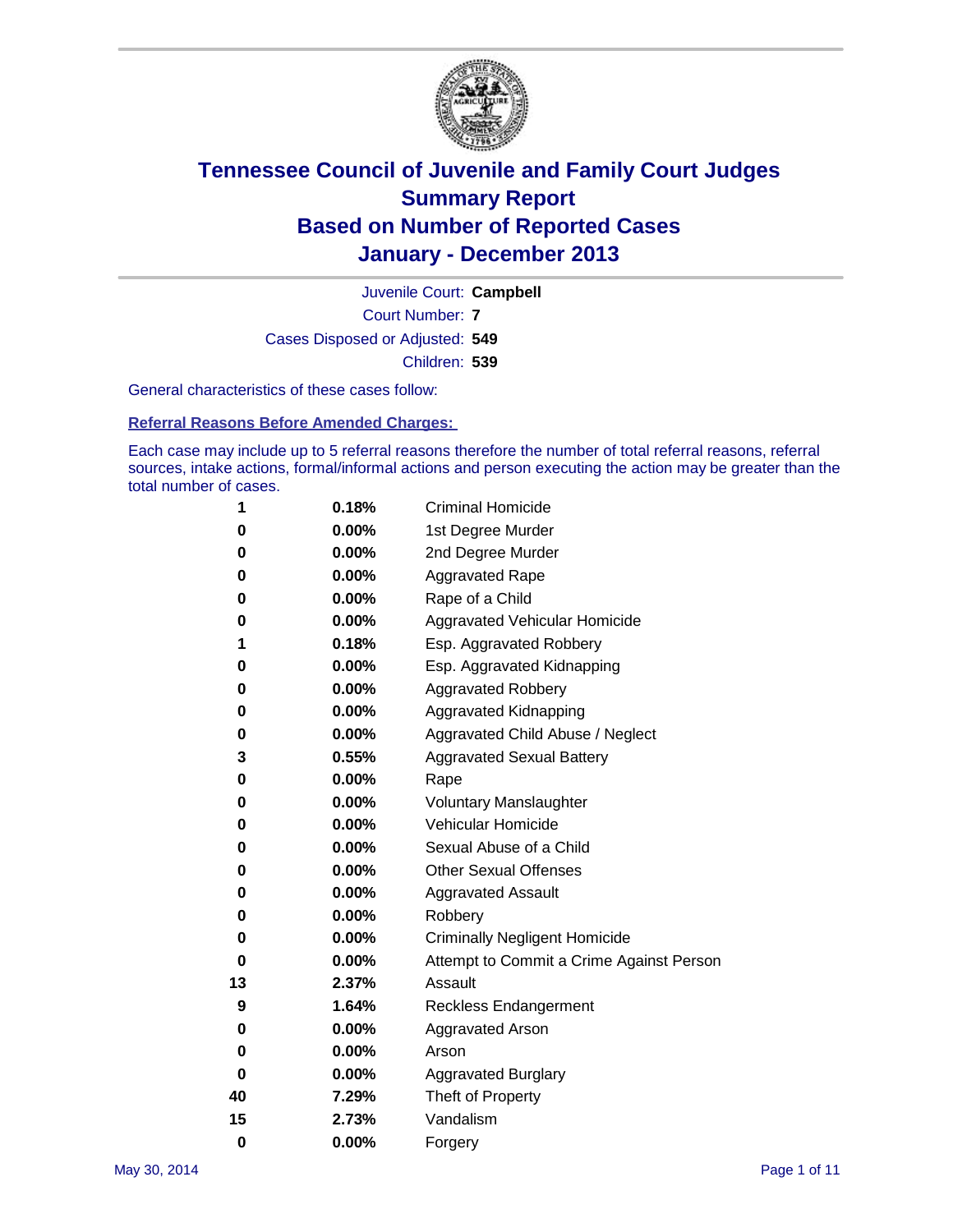

Court Number: **7** Juvenile Court: **Campbell** Cases Disposed or Adjusted: **549** Children: **539**

#### **Referral Reasons Before Amended Charges:**

Each case may include up to 5 referral reasons therefore the number of total referral reasons, referral sources, intake actions, formal/informal actions and person executing the action may be greater than the total number of cases.

| 0  | 0.00% | <b>Worthless Checks</b>                                     |
|----|-------|-------------------------------------------------------------|
| 0  | 0.00% | Illegal Possession / Fraudulent Use of Credit / Debit Cards |
| 6  | 1.09% | <b>Burglary</b>                                             |
| 0  | 0.00% | Unauthorized Use of a Vehicle                               |
| 0  | 0.00% | <b>Cruelty to Animals</b>                                   |
| 0  | 0.00% | Sale of Controlled Substances                               |
| 7  | 1.28% | <b>Other Drug Offenses</b>                                  |
| 18 | 3.28% | Possession of Controlled Substances                         |
| 0  | 0.00% | <b>Criminal Attempt</b>                                     |
| 0  | 0.00% | Carrying Weapons on School Property                         |
| 0  | 0.00% | Unlawful Carrying / Possession of a Weapon                  |
| 0  | 0.00% | <b>Evading Arrest</b>                                       |
| 0  | 0.00% | Escape                                                      |
| 0  | 0.00% | Driving Under Influence (DUI)                               |
| 7  | 1.28% | Possession / Consumption of Alcohol                         |
| 0  | 0.00% | Resisting Stop, Frisk, Halt, Arrest or Search               |
| 0  | 0.00% | <b>Aggravated Criminal Trespass</b>                         |
| 2  | 0.36% | Harassment                                                  |
| 0  | 0.00% | Failure to Appear                                           |
| 1  | 0.18% | Filing a False Police Report                                |
| 0  | 0.00% | Criminal Impersonation                                      |
| 5  | 0.91% | <b>Disorderly Conduct</b>                                   |
| 6  | 1.09% | <b>Criminal Trespass</b>                                    |
| 3  | 0.55% | <b>Public Intoxication</b>                                  |
| 0  | 0.00% | Gambling                                                    |
| 14 | 2.55% | Traffic                                                     |
| 0  | 0.00% | <b>Local Ordinances</b>                                     |
| 0  | 0.00% | Violation of Wildlife Regulations                           |
| 0  | 0.00% | Contempt of Court                                           |
| 11 | 2.00% | Violation of Probation                                      |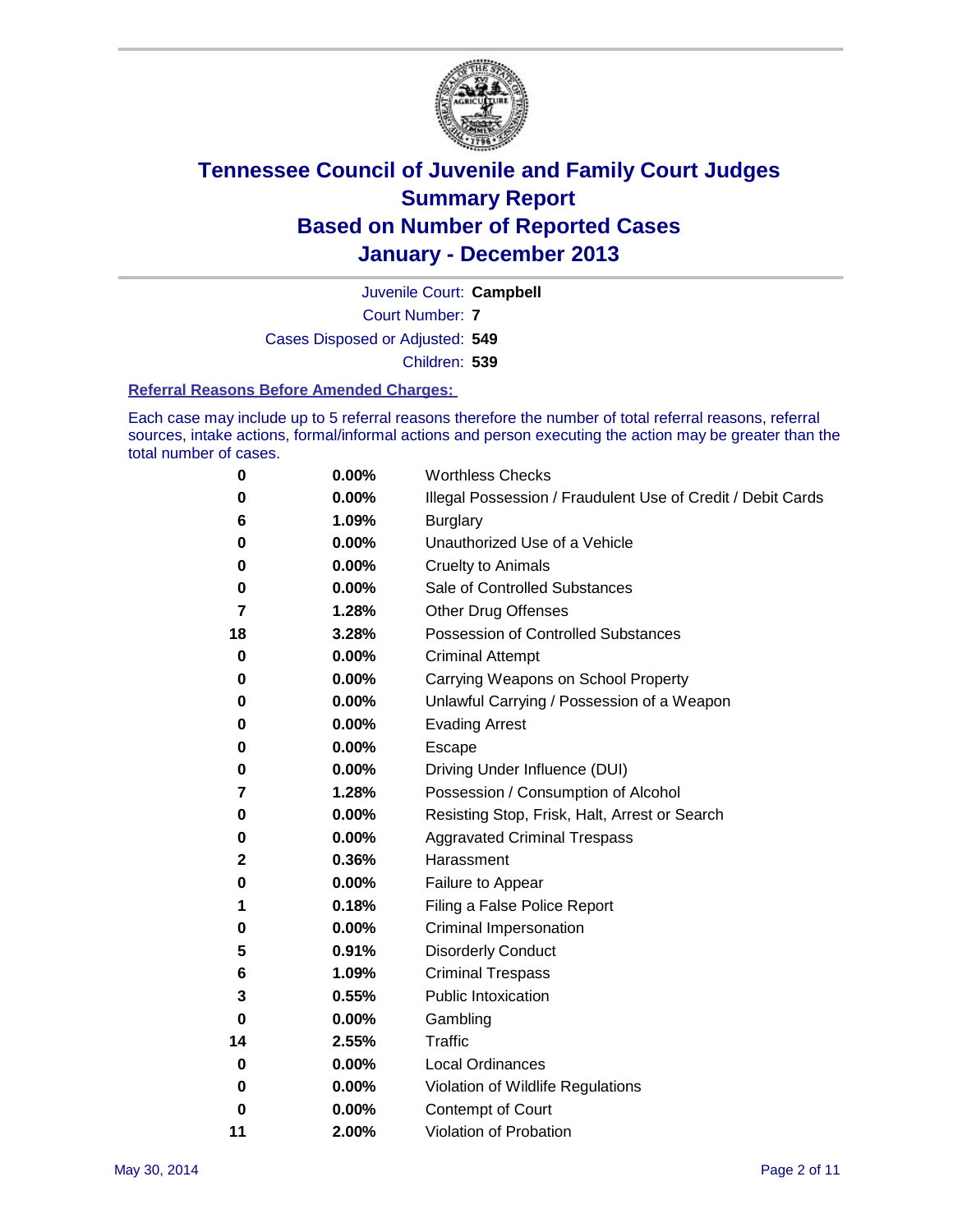

Court Number: **7** Juvenile Court: **Campbell** Cases Disposed or Adjusted: **549** Children: **539**

#### **Referral Reasons Before Amended Charges:**

Each case may include up to 5 referral reasons therefore the number of total referral reasons, referral sources, intake actions, formal/informal actions and person executing the action may be greater than the total number of cases.

| $\bf{0}$     | 0.00%   | Violation of Aftercare                 |
|--------------|---------|----------------------------------------|
| 31           | 5.65%   | <b>Unruly Behavior</b>                 |
| 141          | 25.68%  | Truancy                                |
| 4            | 0.73%   | In-State Runaway                       |
| 0            | 0.00%   | Out-of-State Runaway                   |
| 31           | 5.65%   | Possession of Tobacco Products         |
| 0            | 0.00%   | Violation of a Valid Court Order       |
|              | 0.18%   | Violation of Curfew                    |
| 0            | 0.00%   | <b>Sexually Abused Child</b>           |
| 3            | 0.55%   | <b>Physically Abused Child</b>         |
| 14           | 2.55%   | Dependency / Neglect                   |
| 15           | 2.73%   | <b>Termination of Parental Rights</b>  |
|              | 0.18%   | <b>Violation of Pretrial Diversion</b> |
| 0            | 0.00%   | Violation of Informal Adjustment       |
| 9            | 1.64%   | <b>Judicial Review</b>                 |
| 0            | 0.00%   | <b>Administrative Review</b>           |
| 13           | 2.37%   | <b>Foster Care Review</b>              |
| 115          | 20.95%  | Custody                                |
| 6            | 1.09%   | Visitation                             |
| $\mathbf{2}$ | 0.36%   | Paternity / Legitimation               |
|              | 0.18%   | <b>Child Support</b>                   |
| 0            | 0.00%   | <b>Request for Medical Treatment</b>   |
| 0            | 0.00%   | <b>Consent to Marry</b>                |
| 0            | 0.00%   | Other                                  |
| 549          | 100.00% | <b>Total Referrals</b>                 |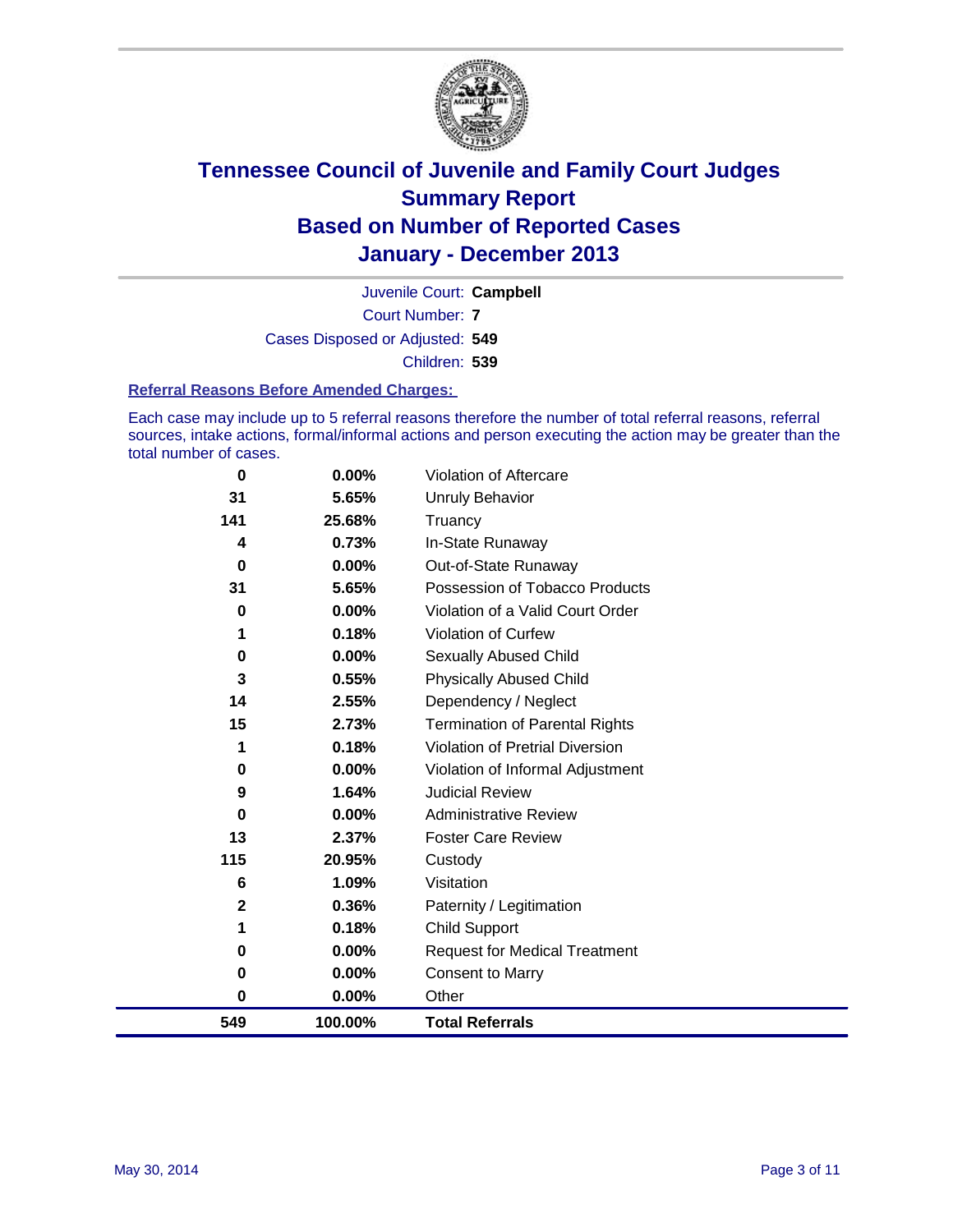

| 549                        | 100.00%                         | <b>Total Referral Sources</b>     |  |  |  |  |
|----------------------------|---------------------------------|-----------------------------------|--|--|--|--|
| 0                          | 0.00%                           | Other                             |  |  |  |  |
| 1                          | 0.18%                           | Unknown                           |  |  |  |  |
| 0                          | 0.00%                           | Hospital                          |  |  |  |  |
| 1                          | 0.18%                           | Child & Parent                    |  |  |  |  |
| 5                          | 0.91%                           | Victim                            |  |  |  |  |
| 0                          | 0.00%                           | <b>Other Court</b>                |  |  |  |  |
| 0                          | 0.00%                           | Social Agency                     |  |  |  |  |
| 0                          | 0.00%                           | <b>Court Staff</b>                |  |  |  |  |
| 0                          | 0.00%                           | <b>District Attorney's Office</b> |  |  |  |  |
| 0                          | 0.00%                           | <b>Other State Department</b>     |  |  |  |  |
| 176                        | 32.06%                          | <b>DCS</b>                        |  |  |  |  |
| $\bf{0}$                   | $0.00\%$                        | <b>CSA</b>                        |  |  |  |  |
| 185                        | 33.70%                          | School                            |  |  |  |  |
| 1                          | 0.18%                           | Self                              |  |  |  |  |
| 20                         | 3.64%                           | <b>Relatives</b>                  |  |  |  |  |
| 30                         | 5.46%                           | Parents                           |  |  |  |  |
| 130                        | 23.68%                          | Law Enforcement                   |  |  |  |  |
| <b>Referral Sources: 1</b> |                                 |                                   |  |  |  |  |
|                            |                                 | Children: 539                     |  |  |  |  |
|                            | Cases Disposed or Adjusted: 549 |                                   |  |  |  |  |
|                            | <b>Court Number: 7</b>          |                                   |  |  |  |  |
|                            | Juvenile Court: Campbell        |                                   |  |  |  |  |

### **Age of Child at Referral: 2**

| 539          | 100.00% | <b>Total Child Count</b> |
|--------------|---------|--------------------------|
| 0            | 0.00%   | <b>Unknown</b>           |
| $\mathbf{2}$ | 0.37%   | Ages 19 and Over         |
| 128          | 23.75%  | Ages 17 through 18       |
| 173          | 32.10%  | Ages 15 through 16       |
| 65           | 12.06%  | Ages 13 through 14       |
| 40           | 7.42%   | Ages 11 through 12       |
| 131          | 24.30%  | Ages 10 and Under        |
|              |         |                          |

<sup>1</sup> If different than number of Referral Reasons (549), verify accuracy of your court's data.

<sup>2</sup> One child could be counted in multiple categories, verify accuracy of your court's data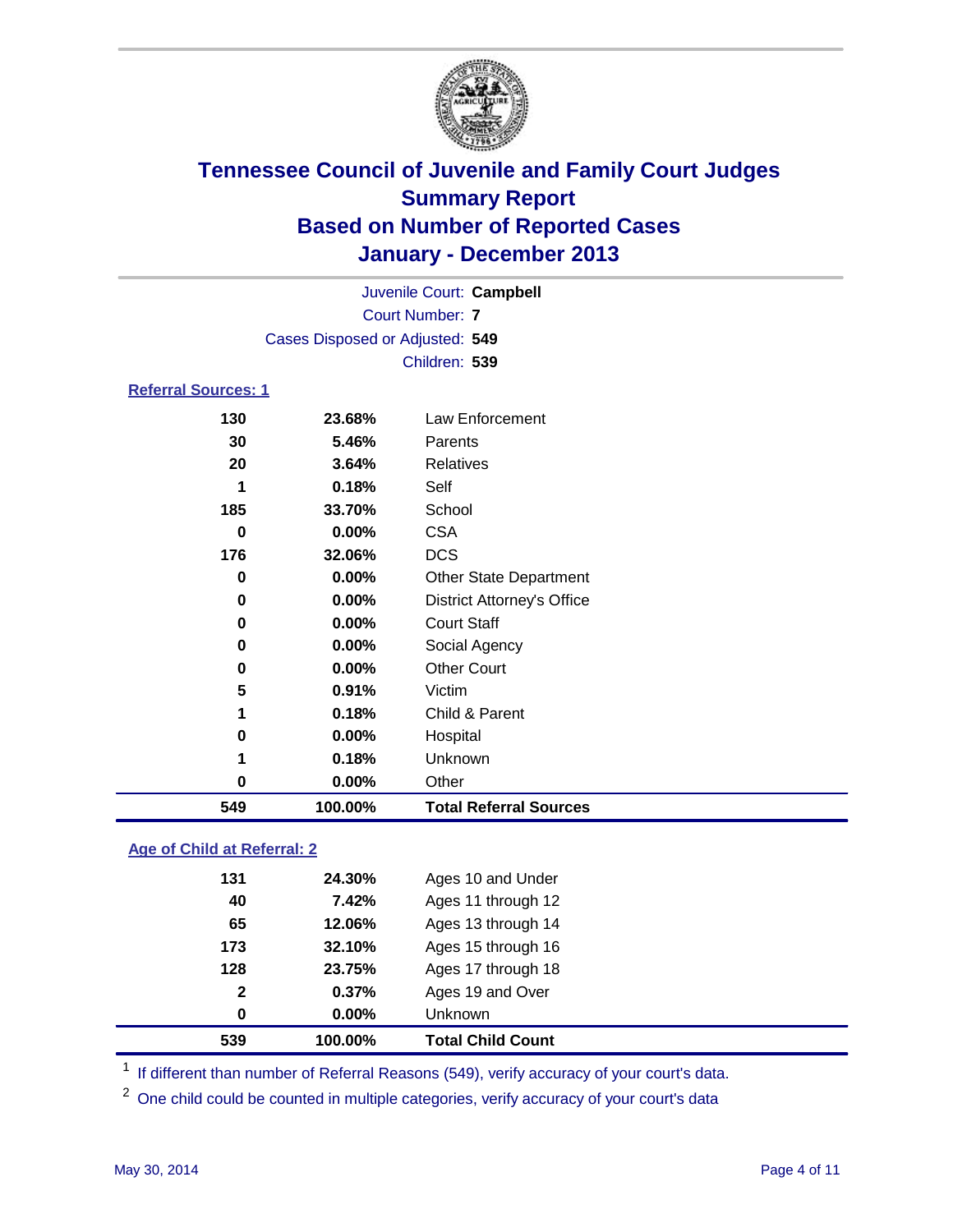

| Juvenile Court: Campbell                |                                 |                          |  |  |  |
|-----------------------------------------|---------------------------------|--------------------------|--|--|--|
|                                         | <b>Court Number: 7</b>          |                          |  |  |  |
|                                         | Cases Disposed or Adjusted: 549 |                          |  |  |  |
|                                         |                                 | Children: 539            |  |  |  |
| Sex of Child: 1                         |                                 |                          |  |  |  |
| 313                                     | 58.07%                          | Male                     |  |  |  |
| 226                                     | 41.93%                          | Female                   |  |  |  |
| $\bf{0}$                                | 0.00%                           | Unknown                  |  |  |  |
| 539                                     | 100.00%                         | <b>Total Child Count</b> |  |  |  |
| Race of Child: 1                        |                                 |                          |  |  |  |
| 538                                     | 99.81%                          | White                    |  |  |  |
| 1                                       | 0.19%                           | African American         |  |  |  |
| $\bf{0}$                                | 0.00%                           | Native American          |  |  |  |
| $\bf{0}$                                | 0.00%                           | Asian                    |  |  |  |
| 0                                       | 0.00%                           | Mixed                    |  |  |  |
| $\bf{0}$                                | 0.00%                           | Unknown                  |  |  |  |
| 539                                     | 100.00%                         | <b>Total Child Count</b> |  |  |  |
| <b>Hispanic Origin: 1</b>               |                                 |                          |  |  |  |
| 5                                       | 0.93%                           | Yes                      |  |  |  |
| 534                                     | 99.07%                          | No                       |  |  |  |
| $\mathbf 0$                             | 0.00%                           | Unknown                  |  |  |  |
| 539                                     | 100.00%                         | <b>Total Child Count</b> |  |  |  |
| <b>School Enrollment of Children: 1</b> |                                 |                          |  |  |  |
| 459                                     | 85.16%                          | Yes                      |  |  |  |
| 76                                      | 14.10%                          | <b>No</b>                |  |  |  |
| $\overline{\mathbf{4}}$                 | 0.74%                           | Unknown                  |  |  |  |
| 539                                     | 100.00%                         | <b>Total Child Count</b> |  |  |  |

One child could be counted in multiple categories, verify accuracy of your court's data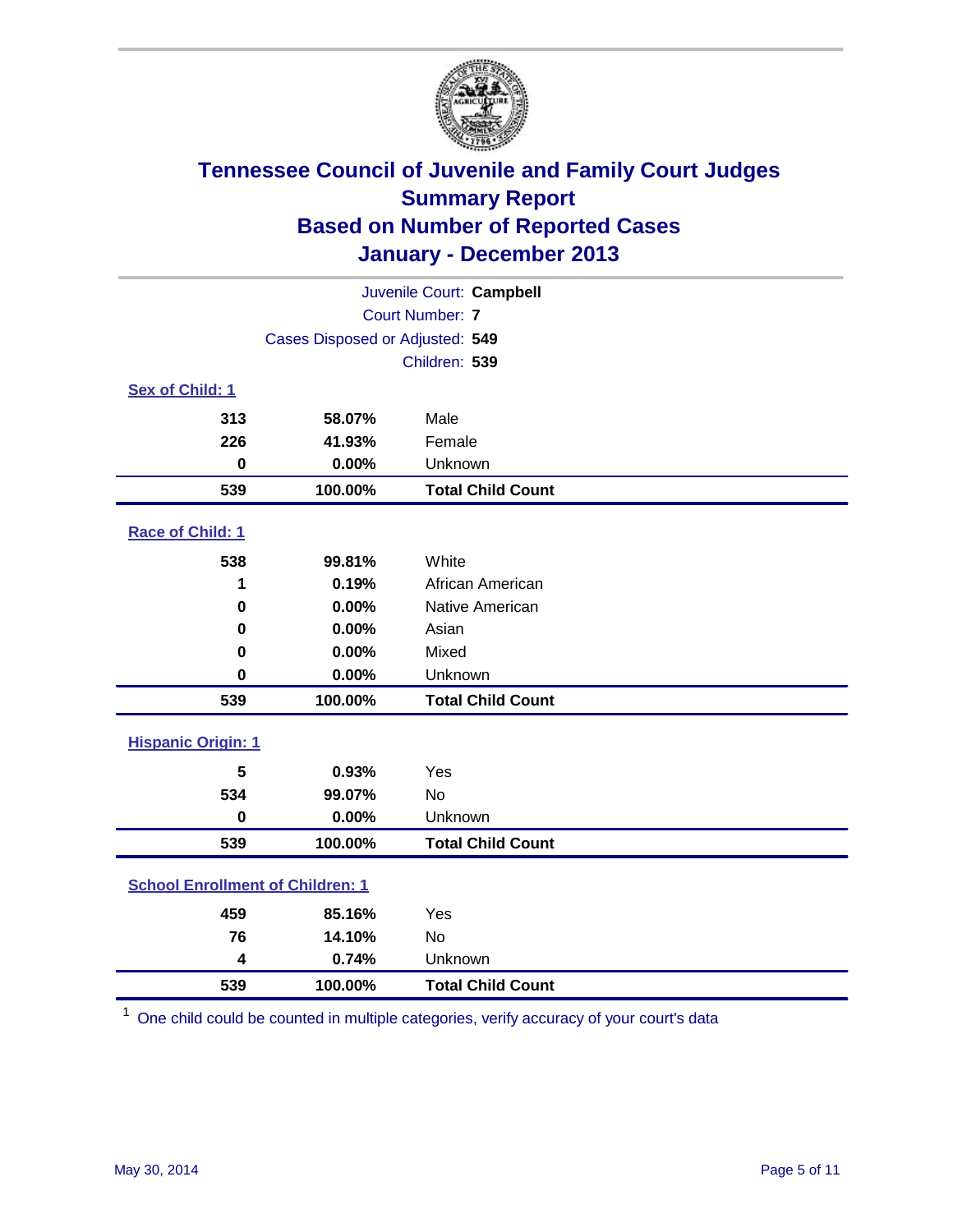

Court Number: **7** Juvenile Court: **Campbell** Cases Disposed or Adjusted: **549** Children: **539**

### **Living Arrangement of Child at Time of Referral: 1**

| 539 | 100.00%  | <b>Total Child Count</b>     |
|-----|----------|------------------------------|
| 1   | 0.19%    | Other                        |
| 0   | $0.00\%$ | Unknown                      |
| 0   | $0.00\%$ | Independent                  |
| 0   | 0.00%    | In an Institution            |
| 1   | 0.19%    | In a Residential Center      |
| 9   | 1.67%    | In a Group Home              |
| 92  | 17.07%   | With Foster Family           |
| 11  | 2.04%    | <b>With Adoptive Parents</b> |
| 74  | 13.73%   | <b>With Relatives</b>        |
| 23  | 4.27%    | With Father                  |
| 201 | 37.29%   | With Mother                  |
| 9   | 1.67%    | With Mother and Stepfather   |
| 4   | 0.74%    | With Father and Stepmother   |
| 114 | 21.15%   | With Both Biological Parents |
|     |          |                              |

### **Type of Detention: 2**

| 549 | 100.00%  | <b>Total Detention Count</b> |
|-----|----------|------------------------------|
| 0   | $0.00\%$ | Other                        |
| 549 | 100.00%  | Does Not Apply               |
| 0   | $0.00\%$ | <b>Unknown</b>               |
| 0   | $0.00\%$ | <b>Psychiatric Hospital</b>  |
| 0   | 0.00%    | Jail - No Separation         |
| 0   | 0.00%    | Jail - Partial Separation    |
| 0   | 0.00%    | Jail - Complete Separation   |
| 0   | 0.00%    | Juvenile Detention Facility  |
| 0   | 0.00%    | Non-Secure Placement         |
|     |          |                              |

<sup>1</sup> One child could be counted in multiple categories, verify accuracy of your court's data

If different than number of Cases (549) verify accuracy of your court's data.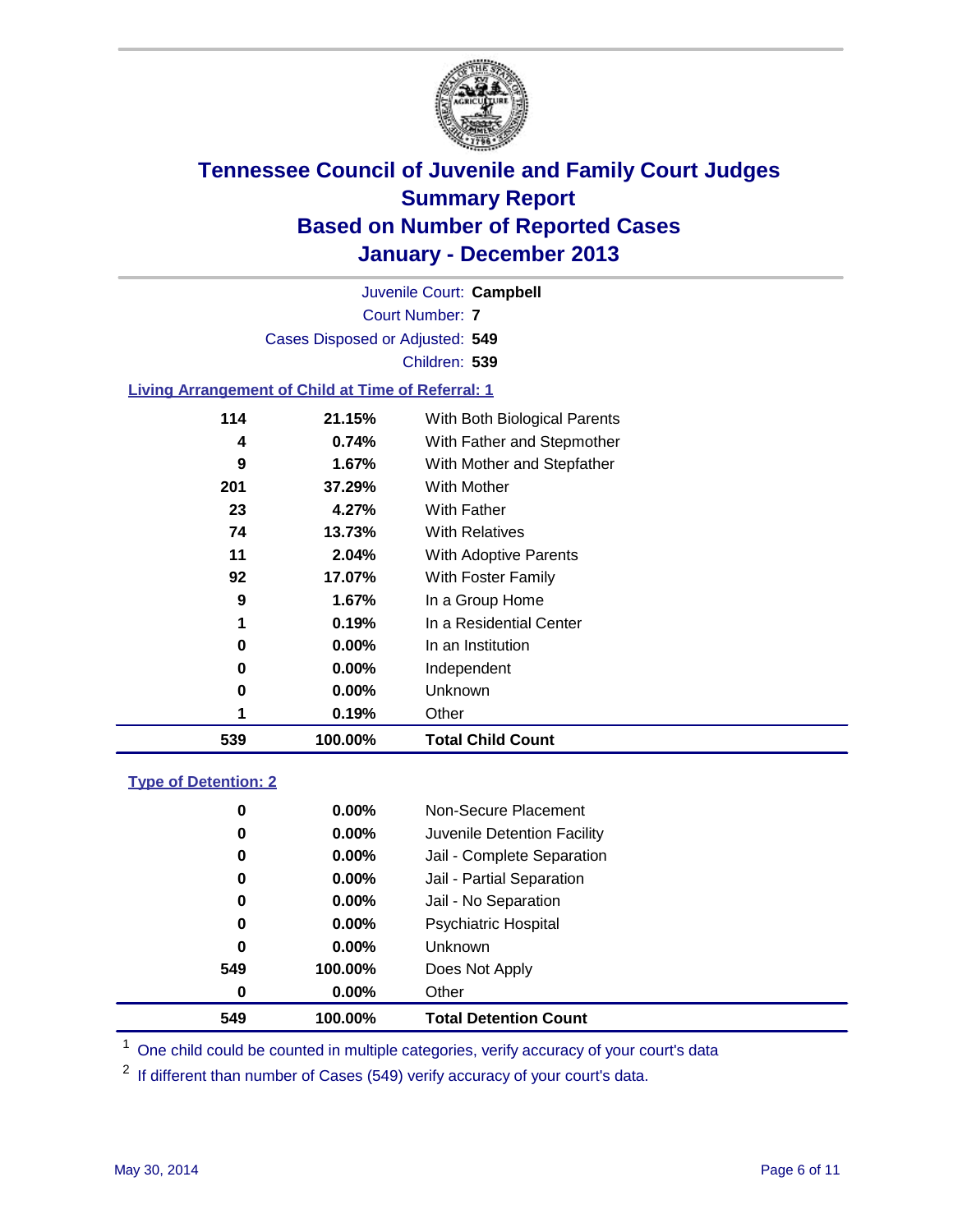

|                                                    | Juvenile Court: Campbell        |                                      |  |  |  |  |  |
|----------------------------------------------------|---------------------------------|--------------------------------------|--|--|--|--|--|
|                                                    | <b>Court Number: 7</b>          |                                      |  |  |  |  |  |
|                                                    | Cases Disposed or Adjusted: 549 |                                      |  |  |  |  |  |
|                                                    | Children: 539                   |                                      |  |  |  |  |  |
| <b>Placement After Secure Detention Hearing: 1</b> |                                 |                                      |  |  |  |  |  |
| 0                                                  | 0.00%                           | Returned to Prior Living Arrangement |  |  |  |  |  |
| 0                                                  | 0.00%                           | Juvenile Detention Facility          |  |  |  |  |  |
| 0                                                  | 0.00%                           | Jail                                 |  |  |  |  |  |
| 0                                                  | 0.00%                           | Shelter / Group Home                 |  |  |  |  |  |
| 0                                                  | 0.00%                           | Foster Family Home                   |  |  |  |  |  |
| 0                                                  | 0.00%                           | Psychiatric Hospital                 |  |  |  |  |  |
| 0                                                  | 0.00%                           | Unknown                              |  |  |  |  |  |
| 549                                                | 100.00%                         | Does Not Apply                       |  |  |  |  |  |
| 0                                                  | 0.00%                           | Other                                |  |  |  |  |  |
| 549                                                | 100.00%                         | <b>Total Placement Count</b>         |  |  |  |  |  |
|                                                    |                                 |                                      |  |  |  |  |  |
| <b>Intake Actions: 2</b>                           |                                 |                                      |  |  |  |  |  |
| 538                                                | 98.00%                          | <b>Petition Filed</b>                |  |  |  |  |  |
| 0                                                  | 0.00%                           | <b>Motion Filed</b>                  |  |  |  |  |  |
| 10                                                 | 1.82%                           | <b>Citation Processed</b>            |  |  |  |  |  |
| 0                                                  | 0.00%                           | Notification of Paternity Processed  |  |  |  |  |  |
| $\bf{0}$                                           | 0.00%                           | Scheduling of Judicial Review        |  |  |  |  |  |
| 0                                                  | 0.00%                           | Scheduling of Administrative Review  |  |  |  |  |  |
| 1                                                  | 0.18%                           | Scheduling of Foster Care Review     |  |  |  |  |  |
| 0                                                  | 0.00%                           | Unknown                              |  |  |  |  |  |
| 0                                                  | 0.00%                           | Does Not Apply                       |  |  |  |  |  |
| 0                                                  | 0.00%                           | Other                                |  |  |  |  |  |
| 549                                                | 100.00%                         | <b>Total Intake Count</b>            |  |  |  |  |  |

<sup>1</sup> If different than number of Cases (549) verify accuracy of your court's data.

If different than number of Referral Reasons (549), verify accuracy of your court's data.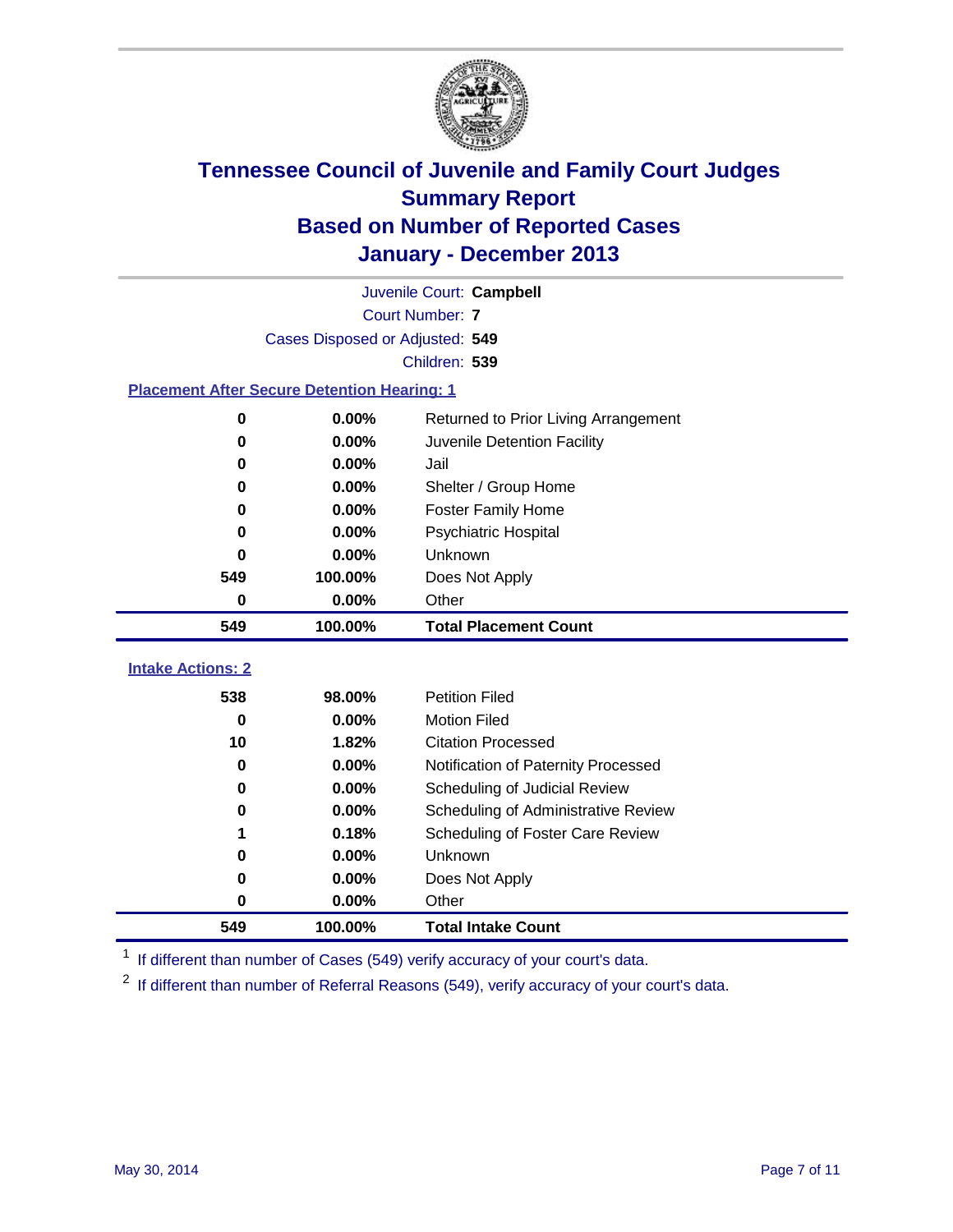

Court Number: **7** Juvenile Court: **Campbell** Cases Disposed or Adjusted: **549** Children: **539**

### **Last Grade Completed by Child: 1**

| 72       | 13.36%  | Too Young for School         |
|----------|---------|------------------------------|
| 7        | 1.30%   | Preschool                    |
| 10       | 1.86%   | Kindergarten                 |
| 17       | 3.15%   | 1st Grade                    |
| 14       | 2.60%   | 2nd Grade                    |
| 4        | 0.74%   | 3rd Grade                    |
| 14       | 2.60%   | 4th Grade                    |
| 18       | 3.34%   | 5th Grade                    |
| 27       | 5.01%   | 6th Grade                    |
| 54       | 10.02%  | 7th Grade                    |
| 70       | 12.99%  | 8th Grade                    |
| 111      | 20.59%  | 9th Grade                    |
| 84       | 15.58%  | 10th Grade                   |
| 15       | 2.78%   | 11th Grade                   |
| $\bf{0}$ | 0.00%   | 12th Grade                   |
| 8        | 1.48%   | Non-Graded Special Ed        |
| 7        | 1.30%   | <b>GED</b>                   |
| $\bf{0}$ | 0.00%   | Graduated                    |
| $\bf{0}$ | 0.00%   | <b>Never Attended School</b> |
| 7        | 1.30%   | Unknown                      |
| $\bf{0}$ | 0.00%   | Other                        |
| 539      | 100.00% | <b>Total Child Count</b>     |

|  | <b>Enrolled in Special Education: 1</b> |
|--|-----------------------------------------|
|  |                                         |

| 539 | 100.00%  | <b>Total Child Count</b> |  |
|-----|----------|--------------------------|--|
| 6   | $1.11\%$ | Unknown                  |  |
| 508 | 94.25%   | No                       |  |
| 25  | 4.64%    | Yes                      |  |
|     |          |                          |  |

One child could be counted in multiple categories, verify accuracy of your court's data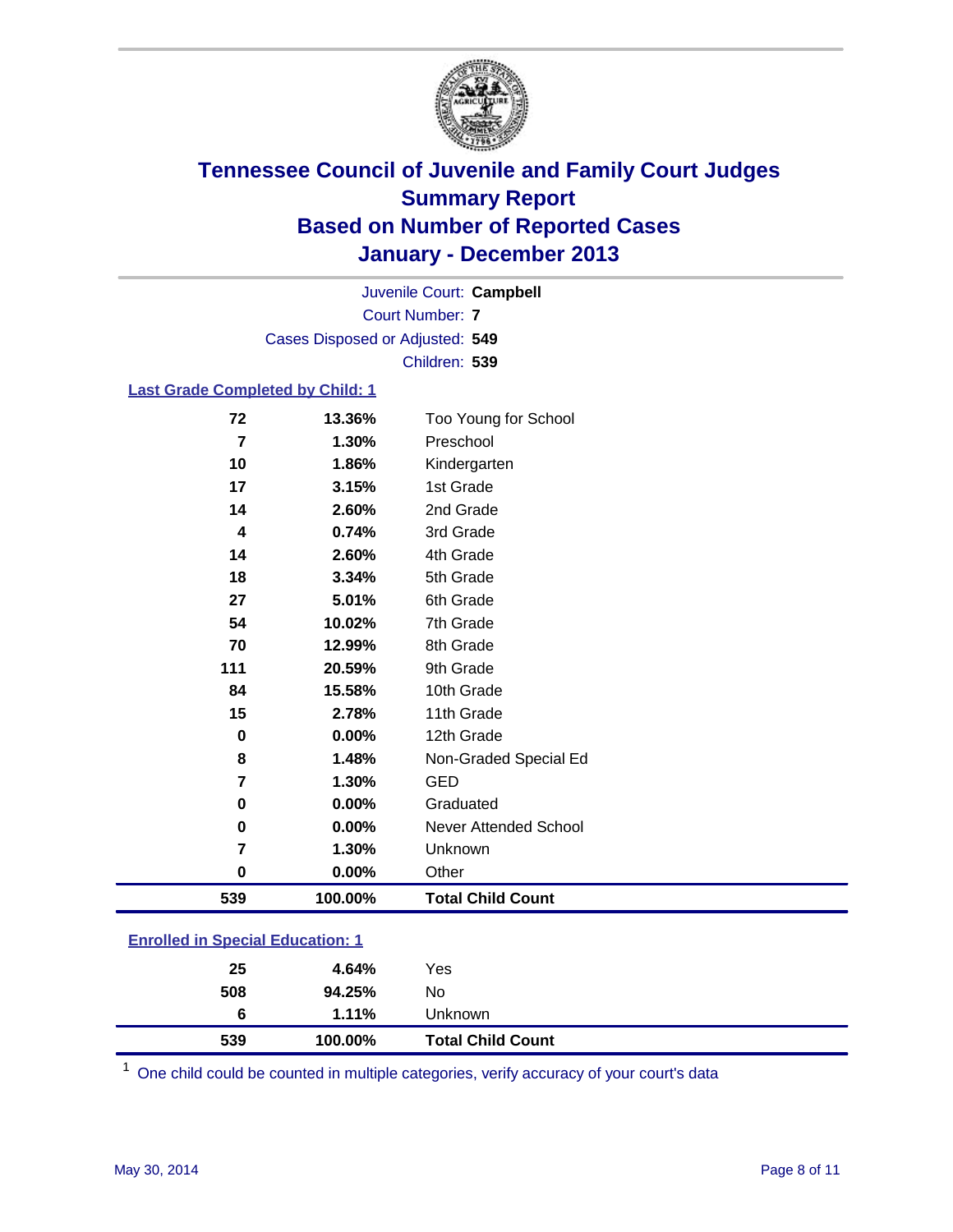

|                              |                                 | Juvenile Court: Campbell  |
|------------------------------|---------------------------------|---------------------------|
|                              |                                 | Court Number: 7           |
|                              | Cases Disposed or Adjusted: 549 |                           |
|                              |                                 | Children: 539             |
| <b>Action Executed By: 1</b> |                                 |                           |
| 488                          | 88.89%                          | Judge                     |
| 1                            | 0.18%                           | Magistrate                |
| 60                           | 10.93%                          | <b>YSO</b>                |
| 0                            | $0.00\%$                        | Other                     |
| 0                            | $0.00\%$                        | Unknown                   |
| 549                          | 100.00%                         | <b>Total Action Count</b> |

### **Formal / Informal Actions: 1**

| 11  | 2.00%    | Dismissed                                        |
|-----|----------|--------------------------------------------------|
| 0   | $0.00\%$ | Retired / Nolle Prosequi                         |
| 124 | 22.59%   | <b>Complaint Substantiated Delinquent</b>        |
| 157 | 28.60%   | <b>Complaint Substantiated Status Offender</b>   |
| 186 | 33.88%   | <b>Complaint Substantiated Dependent/Neglect</b> |
| 0   | $0.00\%$ | <b>Complaint Substantiated Abused</b>            |
| 0   | $0.00\%$ | <b>Complaint Substantiated Mentally III</b>      |
| 60  | 10.93%   | Informal Adjustment                              |
| 0   | 0.00%    | <b>Pretrial Diversion</b>                        |
| 0   | $0.00\%$ | <b>Transfer to Adult Court Hearing</b>           |
| 0   | $0.00\%$ | Charges Cleared by Transfer to Adult Court       |
| 1   | 0.18%    | Special Proceeding                               |
| 4   | 0.73%    | <b>Review Concluded</b>                          |
| 6   | 1.09%    | Case Held Open                                   |
| 0   | $0.00\%$ | Other                                            |
| 0   | $0.00\%$ | Unknown                                          |
| 549 | 100.00%  | <b>Total Action Count</b>                        |

<sup>1</sup> If different than number of Referral Reasons (549), verify accuracy of your court's data.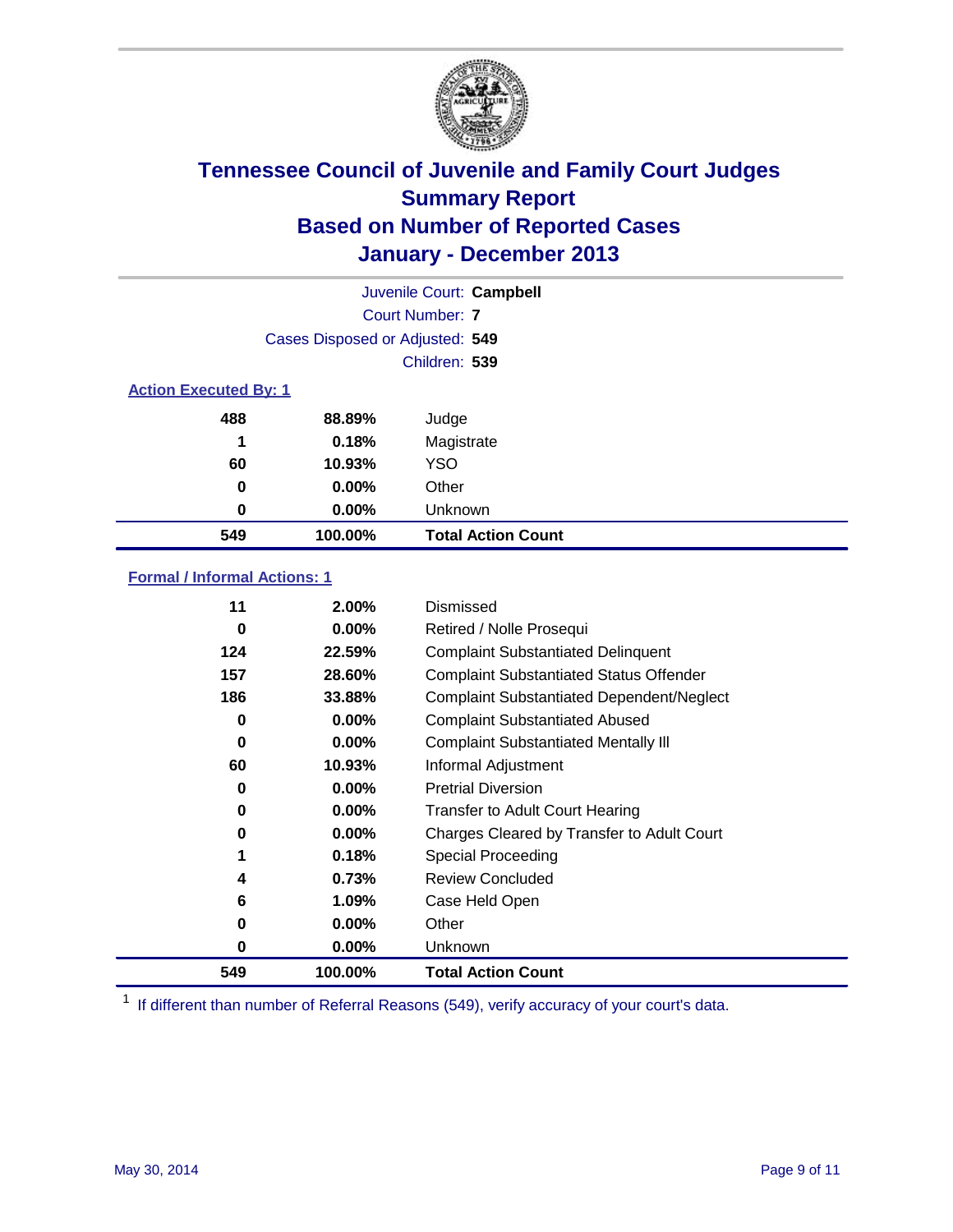

|                       |                                 | Juvenile Court: Campbell                              |
|-----------------------|---------------------------------|-------------------------------------------------------|
|                       |                                 | <b>Court Number: 7</b>                                |
|                       | Cases Disposed or Adjusted: 549 |                                                       |
|                       |                                 | Children: 539                                         |
| <b>Case Outcomes:</b> |                                 | There can be multiple outcomes for one child or case. |
| 13                    | 2.36%                           | Case Dismissed                                        |
| 0                     | $0.00\%$                        | Case Retired or Nolle Prosequi                        |
| 4                     | 0.73%                           | Warned / Counseled                                    |
| 16                    | 2.91%                           | <b>Held Open For Review</b>                           |
| 33                    | 6.00%                           | Supervision / Probation to Juvenile Court             |
| 13                    | 2.36%                           | <b>Probation to Parents</b>                           |
| 106                   | 19.27%                          | Referral to Another Entity for Supervision / Service  |
| 9                     | 1.64%                           | Referred for Mental Health Counseling                 |
| 4                     | 0.73%                           | Referred for Alcohol and Drug Counseling              |
| 1                     | 0.18%                           | <b>Referred to Alternative School</b>                 |
| 0                     | 0.00%                           | Referred to Private Child Agency                      |
| 3                     | 0.55%                           | Referred to Defensive Driving School                  |
| 0                     | 0.00%                           | Referred to Alcohol Safety School                     |
| 2                     | 0.36%                           | Referred to Juvenile Court Education-Based Program    |
| 0                     | 0.00%                           | Driver's License Held Informally                      |
| 0                     | 0.00%                           | <b>Voluntary Placement with DMHMR</b>                 |
| 0                     | 0.00%                           | <b>Private Mental Health Placement</b>                |
| 0                     | 0.00%                           | <b>Private MR Placement</b>                           |
| 2                     | 0.36%                           | Placement with City/County Agency/Facility            |
| 4                     | 0.73%                           | Placement with Relative / Other Individual            |
| 85                    | 15.45%                          | Fine                                                  |
| 33                    | 6.00%                           | <b>Public Service</b>                                 |
| 9                     | 1.64%                           | Restitution                                           |
| 1                     | 0.18%                           | <b>Runaway Returned</b>                               |
| 9                     | 1.64%                           | No Contact Order                                      |
| U                     | 0.00%                           | Injunction Other than No Contact Order                |
| 0                     | 0.00%                           | <b>House Arrest</b>                                   |
| 0                     | 0.00%                           | <b>Court Defined Curfew</b>                           |
| 0                     | 0.00%                           | Dismissed from Informal Adjustment                    |
| 0                     | 0.00%                           | <b>Dismissed from Pretrial Diversion</b>              |
| 0                     | 0.00%                           | Released from Probation                               |
| 0                     | 0.00%                           | <b>Transferred to Adult Court</b>                     |
| 0                     | $0.00\%$                        | <b>DMHMR Involuntary Commitment</b>                   |